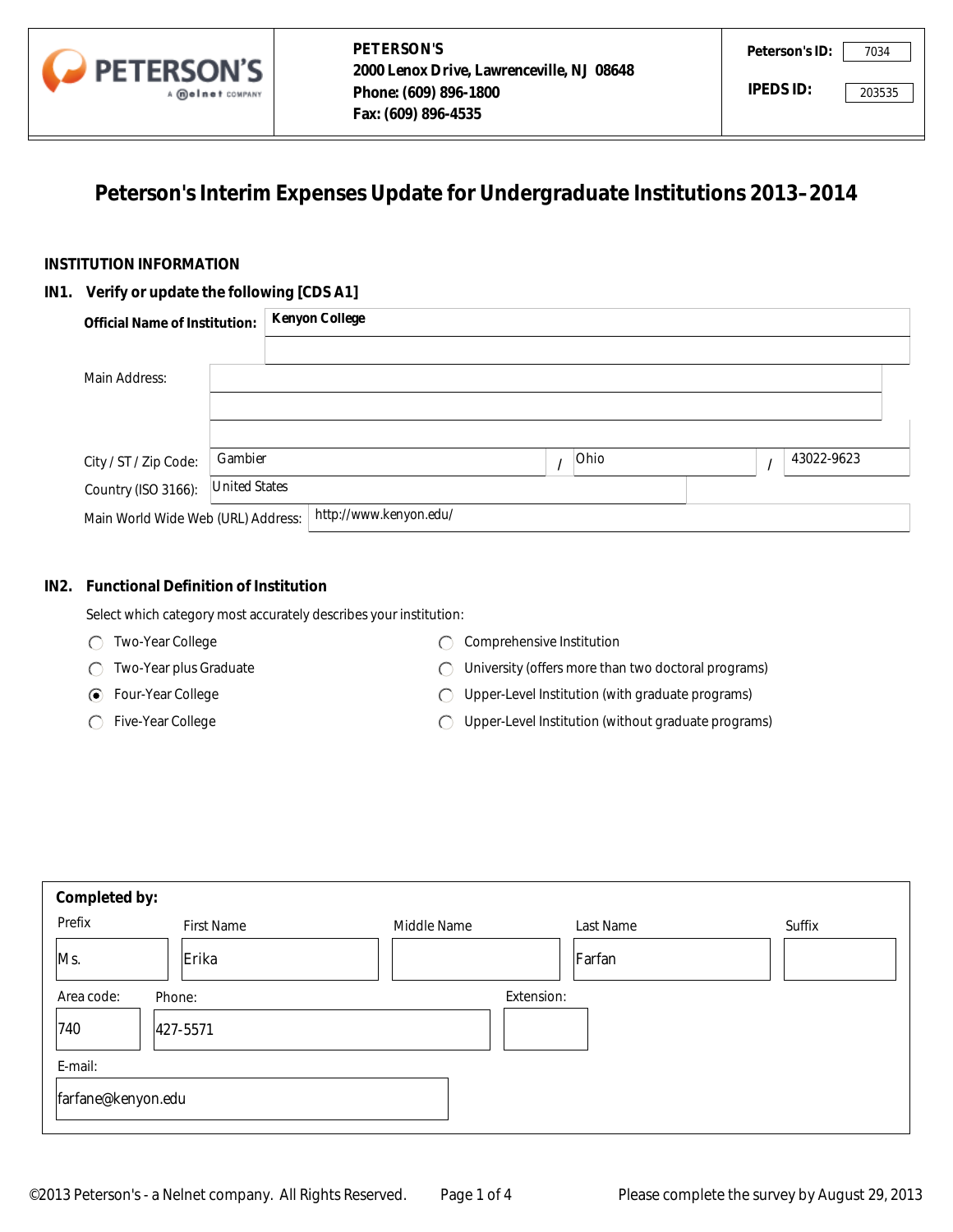## **EX1. TYPICAL UNDERGRADUATE FULL-TIME TUITION [CDS G1]**

List the typical tuition, required fees, and room and board for a full-time undergraduate student for the FULL 2013-2014 academic year. A full academic year refers to the period of time generally extending from September to June; usually equated to two semesters or trimesters, three quarters, or the period covered by a fourone-four plan. Required fees include only charges that all full-time students must pay that are not included in tuition (e.g., registration, health, or activity fees.) Do not include optional fees (e.g., parking, laboratory use). Expenses reported last year by your institution have been preprinted in the grids below. Please feel free to submit a complete tuition and fee schedule in lieu of updating this question.

| If undergraduate charges are not reported in U.S. dollars, specify the applicable currency: |                                                                                             |                                    |         |                                  |                                   |                                    | $\overline{\phantom{a}}$     |
|---------------------------------------------------------------------------------------------|---------------------------------------------------------------------------------------------|------------------------------------|---------|----------------------------------|-----------------------------------|------------------------------------|------------------------------|
| Please provide the URL for your<br>institution's net price calculator [CDS G0]:             |                                                                                             |                                    |         | http://www.kenyon.edu/finaid.xml |                                   |                                    |                              |
|                                                                                             | Specify the typical number of units (i.e.,<br>credits, courses) taken by a full-time under- |                                    |         | 2013-14                          |                                   | 2012-13                            | Limit: 250 characters        |
| graduate student in a FULL academic year:                                                   |                                                                                             | 32                                 | $-$ of- | credits                          | 32<br>-of- $\parallel$<br>credits |                                    |                              |
| <b>PRIVATE INSTITUTIONS:</b>                                                                |                                                                                             |                                    |         |                                  |                                   |                                    |                              |
|                                                                                             | Tuition for all students                                                                    |                                    |         | 43,900.00                        | 42,780.00                         |                                    |                              |
| <b>PUBLIC INSTITUTIONS:</b>                                                                 |                                                                                             |                                    |         |                                  |                                   |                                    |                              |
| In-District Tuition:                                                                        |                                                                                             |                                    |         |                                  |                                   |                                    |                              |
| In-State:                                                                                   |                                                                                             |                                    |         |                                  |                                   |                                    |                              |
| Out-of-State:                                                                               |                                                                                             |                                    |         |                                  |                                   |                                    |                              |
|                                                                                             | International Students--non-resident aliens:                                                |                                    |         |                                  |                                   |                                    |                              |
| TYPICAL UNDERGRADUATE FULL-TIME REQUIRED FEES [CDS G1]<br>Full-Time (full academic year):   |                                                                                             |                                    |         | 1,740.00                         | 1,640.00                          |                                    |                              |
| <b>UNDERGRADUATE HOUSING [CDS G1]</b>                                                       |                                                                                             |                                    |         |                                  |                                   |                                    |                              |
| Room & Board:                                                                               |                                                                                             |                                    |         | 11,170.00                        | 10,340.00                         |                                    |                              |
| Room Only:                                                                                  |                                                                                             |                                    |         |                                  |                                   |                                    |                              |
| <b>ESTIMATED EXPENSES [CDS G5]</b>                                                          |                                                                                             | 2013-14                            |         |                                  |                                   | 2012-13                            |                              |
|                                                                                             | <b>Residents</b>                                                                            | <b>Commuters</b><br>living at home |         | Commuters not<br>living at home  | <b>Residents</b>                  | <b>Commuters</b><br>living at home | Commuters r<br>living at hon |
| <b>Books &amp; Supplies</b>                                                                 | 1,900.00                                                                                    |                                    |         |                                  |                                   |                                    | 1,800                        |
| Room Only                                                                                   |                                                                                             |                                    |         |                                  |                                   |                                    |                              |
| <b>Board Only</b>                                                                           |                                                                                             |                                    |         |                                  |                                   |                                    |                              |
| Transportation                                                                              | 800.00                                                                                      |                                    |         |                                  |                                   |                                    | 1,350                        |
| Other                                                                                       | 450.00                                                                                      |                                    |         |                                  |                                   |                                    |                              |

### **TYPICAL UNDERGRADUATE FULL-TIME REQUIRED FEES [CDS G1]**

| Full-Time (full academic year): | 1,740.00 |
|---------------------------------|----------|
|                                 |          |

### **UNDERGRADUATE HOUSING [CDS G1]**

| <sup>1</sup> Room & Board: | 11,170.00 |
|----------------------------|-----------|
| Room Only:                 |           |

## **ESTIMATED EXPENSES [CDS G5]**

|                   | <b>Residents</b> | <b>Commuters</b><br>living at home | Commuters not<br>living at home |
|-------------------|------------------|------------------------------------|---------------------------------|
| Books & Supplies  | 1,900.00         |                                    |                                 |
| Room Only         |                  |                                    |                                 |
| <b>Board Only</b> |                  |                                    |                                 |
| Transportation    | 800.00           |                                    |                                 |
| Other             | 450.00           |                                    |                                 |

 if your institution charges an additional one-time required fee above and beyond the tuition, fees, and estimated expenses listed above, specify the amount:

**If your institution charges a comprehensive fee (covering tuition, fees, room and board) please specify the fee: [CDS G1]:**

| ents     | <b>Commuters</b><br>living at home | Commuters not<br>living at home | <b>Residents</b> | <b>Commuters</b><br>living at home | Commuters not<br>living at home |
|----------|------------------------------------|---------------------------------|------------------|------------------------------------|---------------------------------|
| 1,900.00 |                                    |                                 |                  |                                    | 1,800.00                        |
|          |                                    |                                 |                  |                                    |                                 |
|          |                                    |                                 |                  |                                    |                                 |
| 800.00   |                                    |                                 |                  |                                    | 1,350.00                        |
| 450.00   |                                    |                                 |                  |                                    |                                 |

╜

┪

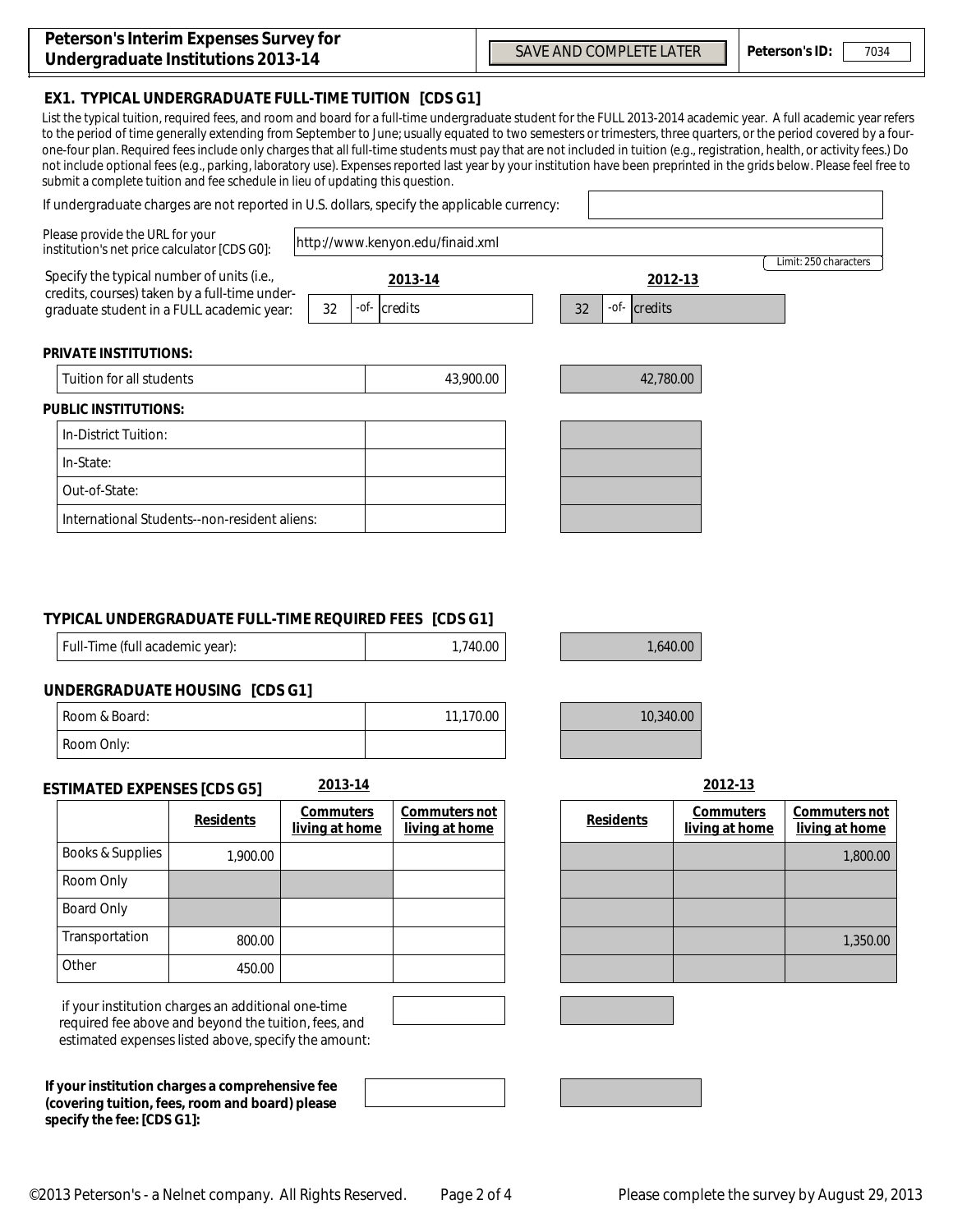$\blacktriangledown$ 

 $\overline{\phantom{0}}$ 

#### **EX2. TYPICAL UNDERGRADUATE PART-TIME TUITION --** List the typical per-unit charges paid by part-time students.

#### **a. Typical Part-Time Tuition**

| <b>PRIVATE INSTITUTIONS:</b> | 2013-14 |       | 2012-13 |
|------------------------------|---------|-------|---------|
| Tuition for all students     | -per-   | -per- |         |
| <b>PUBLIC INSTITUTIONS:</b>  |         |       |         |
| In-District Tuition:         | -per-   | -per- |         |
| In-State:                    | -per-   | -per- |         |
| Out-of-State:                | -per-   | -per- |         |

#### **b. Typical Required Fees for Part-Time Students**

| Per-credit fees: | $-per-$ |  |
|------------------|---------|--|
| l Per-term fees: | $-per-$ |  |

| $-per$  | 1 |
|---------|---|
| $-per-$ | п |

#### **EX3. OTHER UNDERGRADUATE NON-RESIDENT EXPENSES**

If your institution offers reduced tuition and/or fees for nonresidents based on an agreement with other states, counties or other regional arrangement, please specify the typical undergraduate full-time tuition and required fees:

| <u>2013-14</u> | 2012-13 |
|----------------|---------|
|                |         |
|                |         |

|                           | 2019-17 |
|---------------------------|---------|
| <b>Full Time Tuition:</b> |         |
| <b>Mandatory Fees:</b>    |         |
|                           |         |

Please list the geographic areas (e.g., states, counties etc.) or participating institutions covered by this agreement as well as any special features that apply to this program:

**2013-14 2012-13**